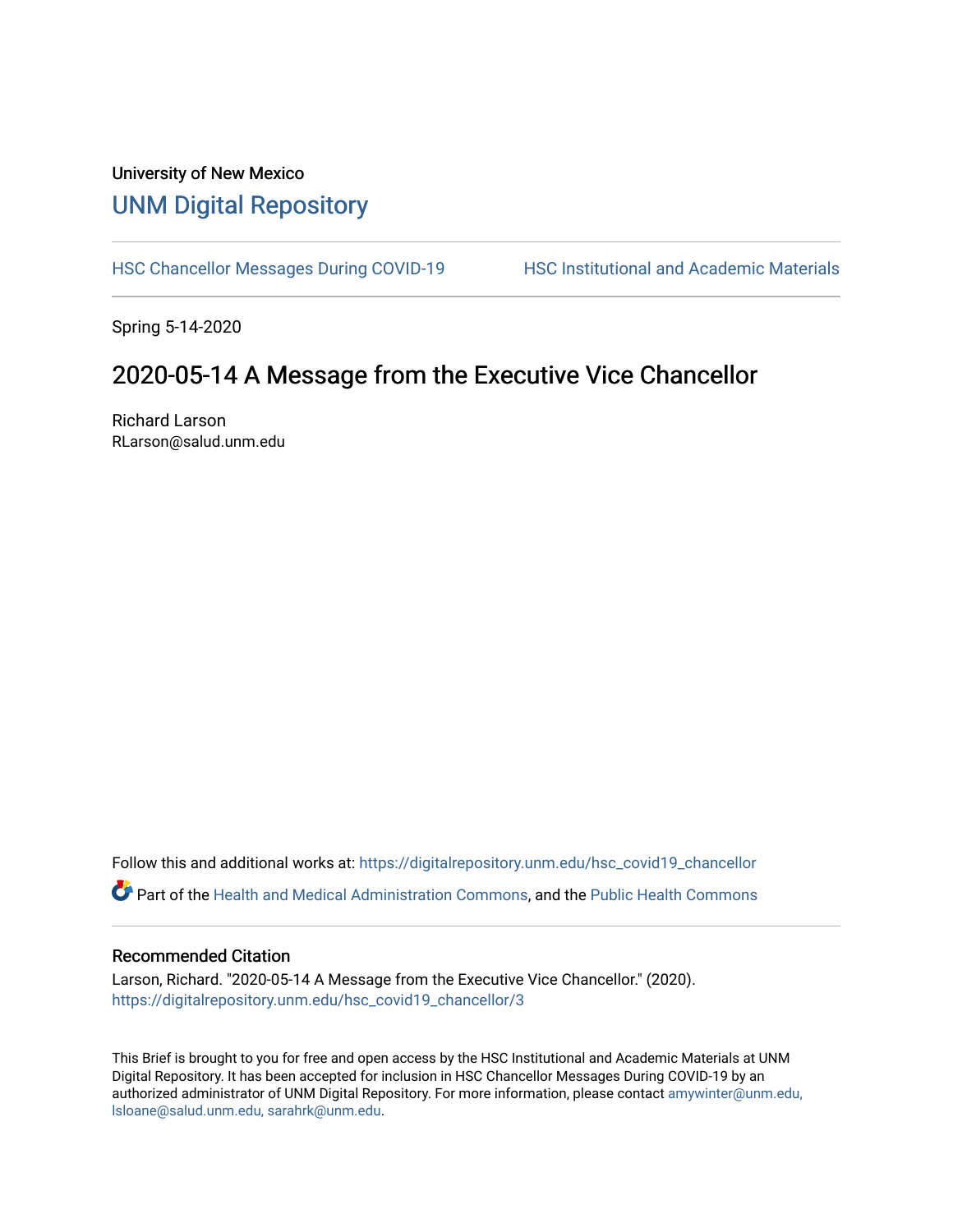

### [View this email in your browser](https://mailchi.mp/2b6057d523a6/message-from-the-chancellor-coronavirus-4414508?e=b4bbfca2c0)

As a Health Sciences Center and a University, we are beginning our Phased Approach to Return to Full Operations in each non-clinical mission area. The President announced Monday that we remain in Limited Operations until June 1, and we are using this time to plan a safe, phased return to campus where necessary. As we heard from the Governor yesterday, we are doing this in a limited manner with an emphasis on the safety of our internal and external communities. We are ensuring that all members of our community who can remain remote continue to work and learn remotely during this Phase, so as to protect our community. Some employees, however, will need to return to campus when it is appropriate in order to complete their work functions in our mission areas. Supervisors should not begin asking employees to return to campus until they receive official notice from their leadership. In order to allow for planning, we will be sharing messages over the next several days that outline the plan for each non-clinical mission area. Today, we begin with a message from our Executive Vice Chancellor and Vice Chancellor for Research, Dr. Richard Larson, with a message regarding research operations.

**A Message from the Executive Vice Chancellor and Vice Chancellor for Research**

## **Phased Approach to Return to Full Operations in Research**

To reduce epidemic spread and the risk of contracting COVID-19, we have been under limited operations. Yesterday President Stokes announced continuation of our current limited operation at least through June 1. During this time, please continue to follow the research restrictions released on March 20, 2020. The Health Sciences Center Office of Research site also contains information on specific research-related updates (including the Research Continuity Guidelines for both [Laboratories & Research Facilities](https://unm.us19.list-manage.com/track/click?u=59ce53c1a4dedb490bac78648&id=a30674f7e1&e=b4bbfca2c0) and [Clinical Trial Research Faculty & Staff\)](https://unm.us19.list-manage.com/track/click?u=59ce53c1a4dedb490bac78648&id=fbf851d06e&e=b4bbfca2c0), and can be [accessed here.](https://unm.us19.list-manage.com/track/click?u=59ce53c1a4dedb490bac78648&id=bca978f543&e=b4bbfca2c0)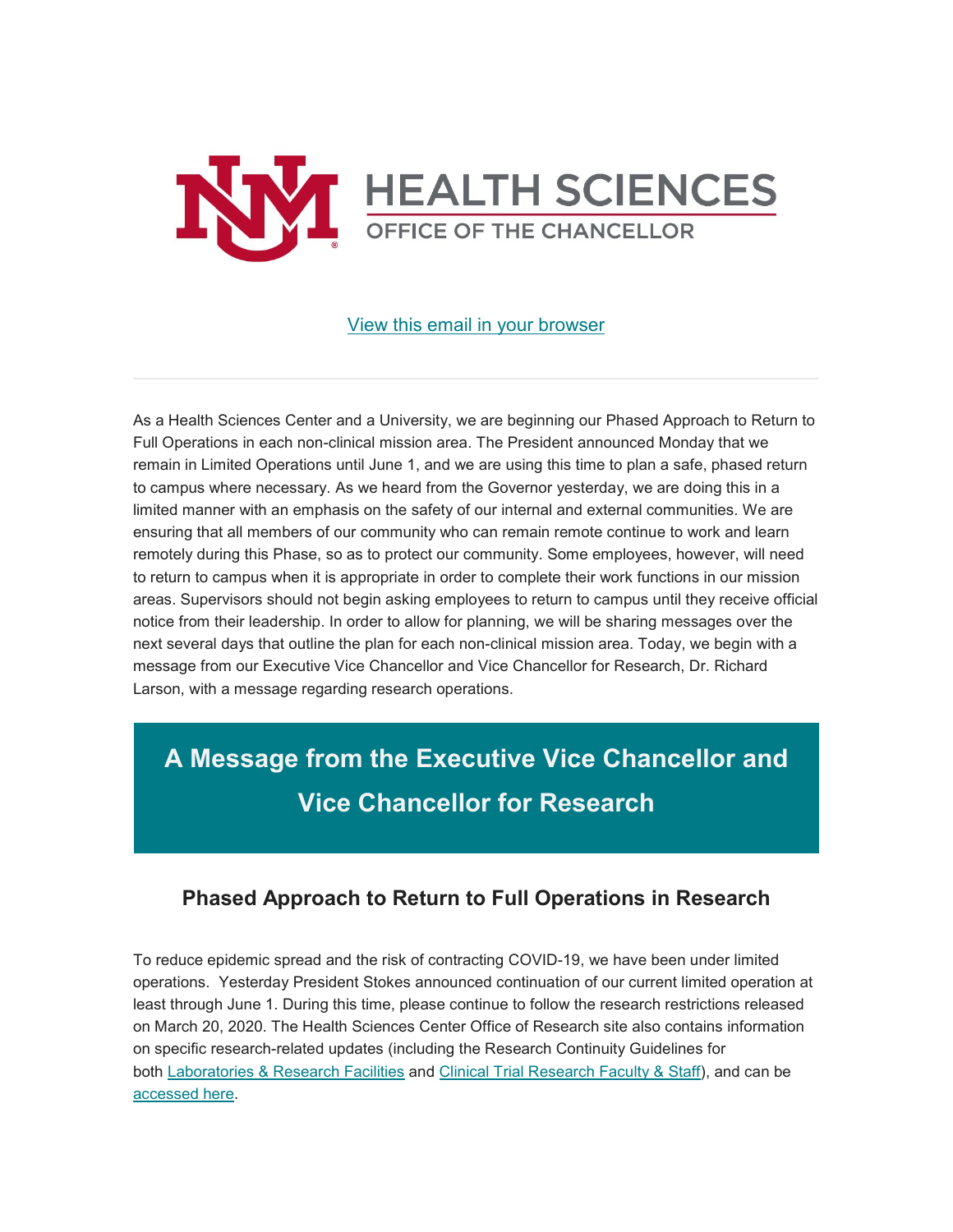Nonetheless, during this time of limited operations, we would like to begin preparing for Phase 1 of returning to full operations, so we wanted to give our researchers a "heads up" to begin preparations for when we may move to more toward full operations (sometime after June 1).

First, for research activity that is continuing during our limited operations, please follow COVID-Safe Practices:

- 1. Limit operations to remote work to the greatest extent possible.
- 2. Arrange workplaces to provide for a minimum of 6 feet of distance between individuals wherever possible.
- 3. Close common areas where personnel are likely to congregate wherever possible, or modify them to minimize contact.
- 4. Provide for all meetings to take place remotely whenever possible
- 5. Cover your mouth and nose with a face mask when around others and when moving through common spaces. Follow all PPE required by OSHA when in a laboratory (see instruction below). Wash your hands often with soap and water for at least 20 seconds. Routinely and regularly disinfect common contact sites (keyboards, door handles, multiuser equipment, etc.). For BSL-2 and BSL-3 work, please follow the PPE requirements for these activities.
- 6. All employees should be provided with appropriate face coverings and should wear them in the workplace.
- 7. Train all employees on daily cleaning and disinfecting protocol, hygiene, and respiratory etiquette (e.g., covering coughs).
- 8. Make handwashing, sanitizer, and other hygiene support available to employees.
- 9. Screen employees before they enter the workplace each day (verbally or with a written form or app). Send employees home who are experiencing the following COVID-19 symptoms, and direct them to obtain free testing through DOH: Fever, cough, shortness of breath, chills, repeated shaking with chills, muscle pain, headache, sore throat, and/or loss of taste or smell.
- 10. Prohibit employees with known close contact to a person who is lab-confirmed to have COVID-19 to return to work until the end of the 14-day self-isolation period.

Second, in preparation for Phase 1 of returning to full operations in research, we encourage you to look at the procedures below that are currently being discussed. **During the remaining time in limited operations, please begin to make preparations to be able to meet the guidelines below. Please note that these are not finalized guidelines, but provided so you can begin to think about preparing your laboratories. We intend to have more finalized guidelines in the coming days.**

### **Physical Distancing in the Laboratory and Research Spaces:**

1. Only personnel with a need to access physical locations to advance research should be onsite. Even those personnel should minimize time on campus. All others should remain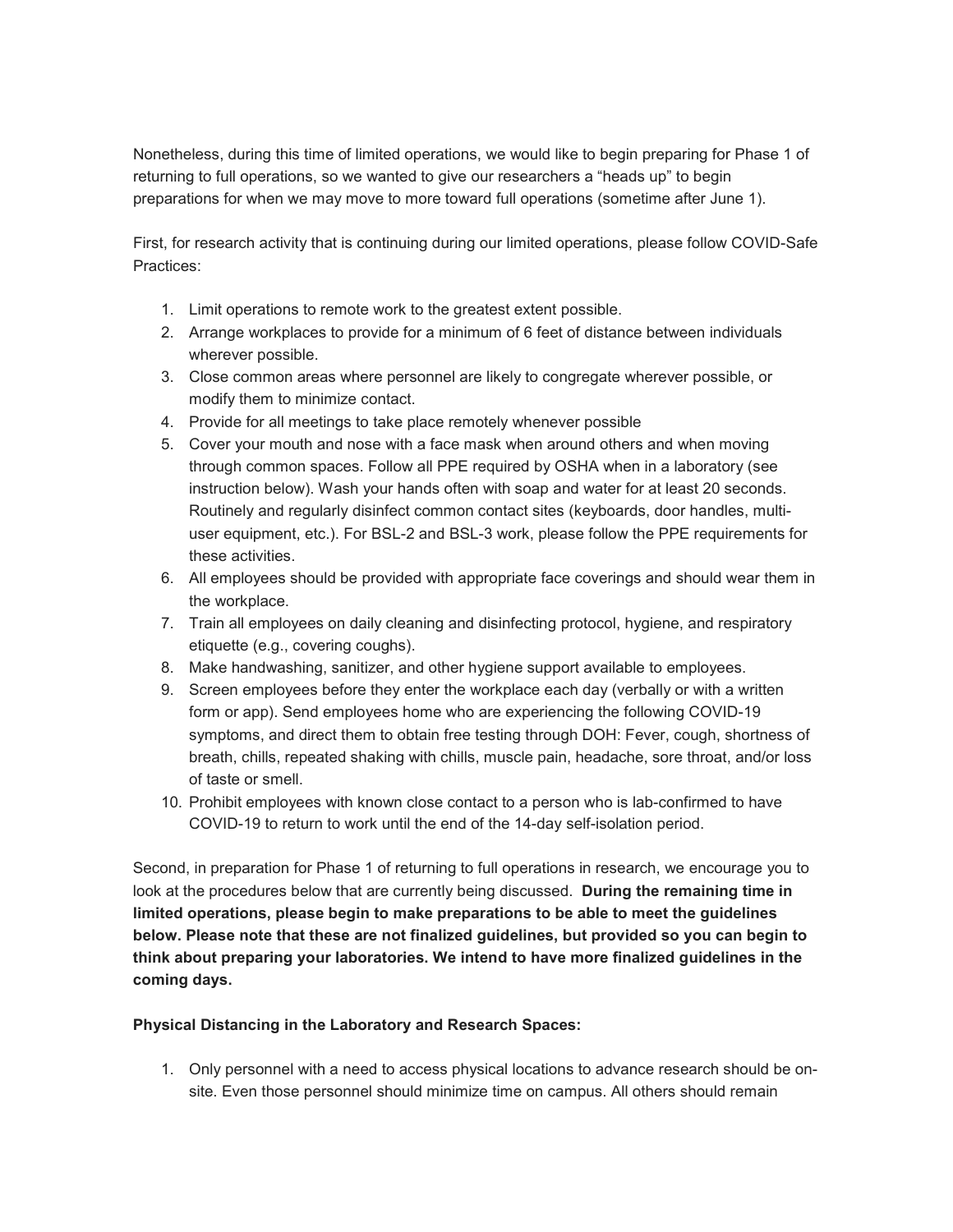sheltered-in-place and/or off-site to help maintain physical distancing. Meetings should be conducted remotely whenever possible.

- 2. In an effort to minimize the number of workers on campus, each laboratory on campus should operate in a limited capacity. Current *estimated* room occupancy stands at 25- 50% capacity (subject to change). To that end, shift plans and schedules should be created and maintained for each laboratory. For instance, shifts could be organized by hour (e.g., 7am-3pm, 3pm-11pm), or by day (e.g., Monday-Wednesday-Friday and Tuesday-Thursday-Saturday).
- 3. Labs may not be authorized for access unless the following are defined by the lab PI and readily available upon request to the Biosafety Officers and, in addition, the Deans, Cancer Center Director, Clinical and Translational Science Center Director or Vice Chancellor for Research who may have responsibility for the space:
	- a. How many individuals will be in a space at any given time.
	- b. If necessary, a clear process to ensure work shifts do not accidentally overlap.
	- c. A listing of supplies provided to maintain safety and their storage location: face coverings, soap, hand sanitizers, cleaning materials, first aid kits.
	- d. Procedures and schedules to clean/wipe down shared items, equipment, carts, and work surfaces prior to usage by others. Consult the [EPA List N for approved](https://unm.us19.list-manage.com/track/click?u=59ce53c1a4dedb490bac78648&id=4240391c52&e=b4bbfca2c0)  [disinfectants against SARS-CoV-2.](https://unm.us19.list-manage.com/track/click?u=59ce53c1a4dedb490bac78648&id=4240391c52&e=b4bbfca2c0)
	- e. A process to maintain access and activity logs, in order to trace contact should someone become sick with coronavirus.
- 4. Physical distance between people should always be maintained
	- a. Maintain a distance of at least 6 feet between people unless PPE appropriate for the context is used. Laboratories and facilities with limited space that cannot ensure that personnel will meet these public health requirements must remain offlimits. Some locations may choose to reconfigure interior space to relieve bottlenecks and maintain space between research personnel.
	- b. Do not gather in groups of size more than what is limited by the county officials. Research ramp-up should not result in crowded spaces or mass gatherings.
- 6. Cover your mouth and nose with a face mask when around others and when moving through common spaces. Follow all PPE required by OSHA when in a laboratory (see instruction below). Wash your hands often with soap and water for at least 20 seconds. Routinely and regularly disinfect common contact sites (keyboards, door handles, multiuser equipment, etc.). For BSL-2 and BSL-3 work, please follow the PPE requirements for these activities.
- 7. Screen employees before they enter the workplace each day. Send employees to employee health who are experiencing the following COVID-19 symptoms: Fever, cough, shortness of breath, chills, repeated shaking with chills, muscle pain, headache, sore throat and/or loss of taste or smell. We are looking at potential IT options, but this may have to be done manually.
- 8. Employees who come to work and are found to have symptoms should report to employee health to determine the most appropriate course of action, since they may or may not be COVID-19 positive.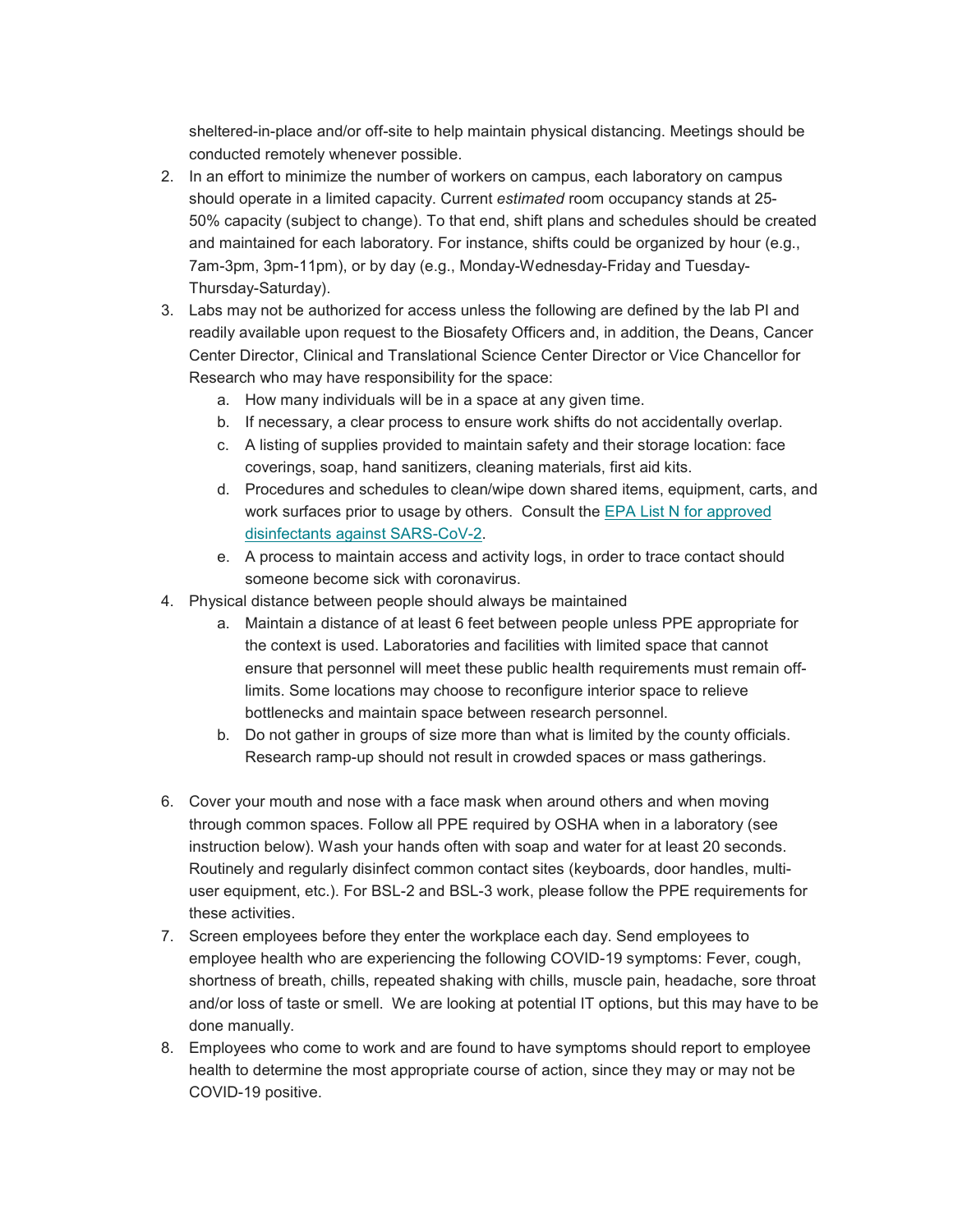9. Prohibit employees with known close contact to a person who is lab-confirmed to have COVID-19 to return to work until the end of the 14-day self-isolation period.

**Required Cleaning Procedures**: We have been stocking up on these supplies in CRLS, but to be safe PIs may wish to obtain their own cleaning supplies to assure availability.

- 1. Decontaminate work surfaces and equipment with appropriate disinfectants. Use [EPA](https://unm.us19.list-manage.com/track/click?u=59ce53c1a4dedb490bac78648&id=f63d3fbda1&e=b4bbfca2c0)[registered and approved disinfectants.](https://unm.us19.list-manage.com/track/click?u=59ce53c1a4dedb490bac78648&id=f63d3fbda1&e=b4bbfca2c0)
- 2. Disinfectants should be used with label claims to be effective against SARS-CoV-2. Follow manufacturer's recommendations for use, such as dilution, contact time, and safe handling. For example, you may use **EPA registered disinfectants** that contain 10% bleach solutions (0.5% sodium hypochlorite), ethanol /quaternary ammonium or > 0.5 hydrogen peroxide. Notify BHC [\(TMuller@salud.unm.edu](mailto:TMuller@salud.unm.edu) or [NDonart@salud.unm.edu\)](mailto:NDonart@salud.unm.edu) if you are utilizing another disinfectant so that a check of the disinfectant's active ingredients can be evaluated, or consult the [EPA List N for approved disinfectants against SARS-CoV-2.](https://unm.us19.list-manage.com/track/click?u=59ce53c1a4dedb490bac78648&id=5c4186d38a&e=b4bbfca2c0) Note: IBC/BHC approval is required to work directly with SARS-CoV-2 or known / suspected SARS-CoV-2 samples. All faculty and laboratory managers must ensure their personnel are using aseptic techniques when processing specimens. This includes disinfection of all surfaces and equipment using **EPA registered disinfectants** that contain 10% bleach solutions (0.5% sodium hypochlorite), ethanol /quaternary ammonium or > 0.5 hydrogen peroxide, both inside and outside of the biosafety cabinet. BSC surfaces must be rinsed with water 70% isopropanol after applying bleach to prevent metal corrosion.
- 3. All manipulation of potentially infectious materials must be performed in certified biosafety cabinets per standard BSL-2 or BSL-3 requirements or as approved by institutional biosafety committee or biosafety officer.

### **Required Personal Protective Equipment:**

- 1. Please refer to the [CDC video demonstration](https://unm.us19.list-manage.com/track/click?u=59ce53c1a4dedb490bac78648&id=80c37fb254&e=b4bbfca2c0) of cleaning procedures as well as donning (putting on) personal protective equipment (PPE).
- 2. In addition to wet labs and research environments, masks must always be worn in common areas and open labs. **All personnel will have to provide their own** [cloth mask that meets](https://unm.us19.list-manage.com/track/click?u=59ce53c1a4dedb490bac78648&id=a91e17de05&e=b4bbfca2c0)  [CDC requirements](https://unm.us19.list-manage.com/track/click?u=59ce53c1a4dedb490bac78648&id=a91e17de05&e=b4bbfca2c0) **until the HSC received a shipment of cloth masks.**
- 3. Per OSHA requirements and biosafety policies, all lab staff should have dedicated PPE within your laboratory for your experiments, including lab coats and appropriate facial protection.
- 4. Per UNMHSC Biosafety Training for BSL-1 and BSL-2 laboratories, do not wear PPE, other than masks, outside of the non-lab areas. Depending on the number of labs you have and the nature of the work, researchers may need multiple lab coats for each area to avoid potential cross contamination. Wear a lab coat or solid-front back-fastening gown, preferably with a knit or grip cuff. For BSL-2 and BSL-3 activity, overage of the wrists is very important. Avoid using an open-cuff lab coat inside a biosafety cabinet as aerosols generated inside the cabinet will contaminate your jewelry, wrists and forearms as well as the inside of the lab coat cuff.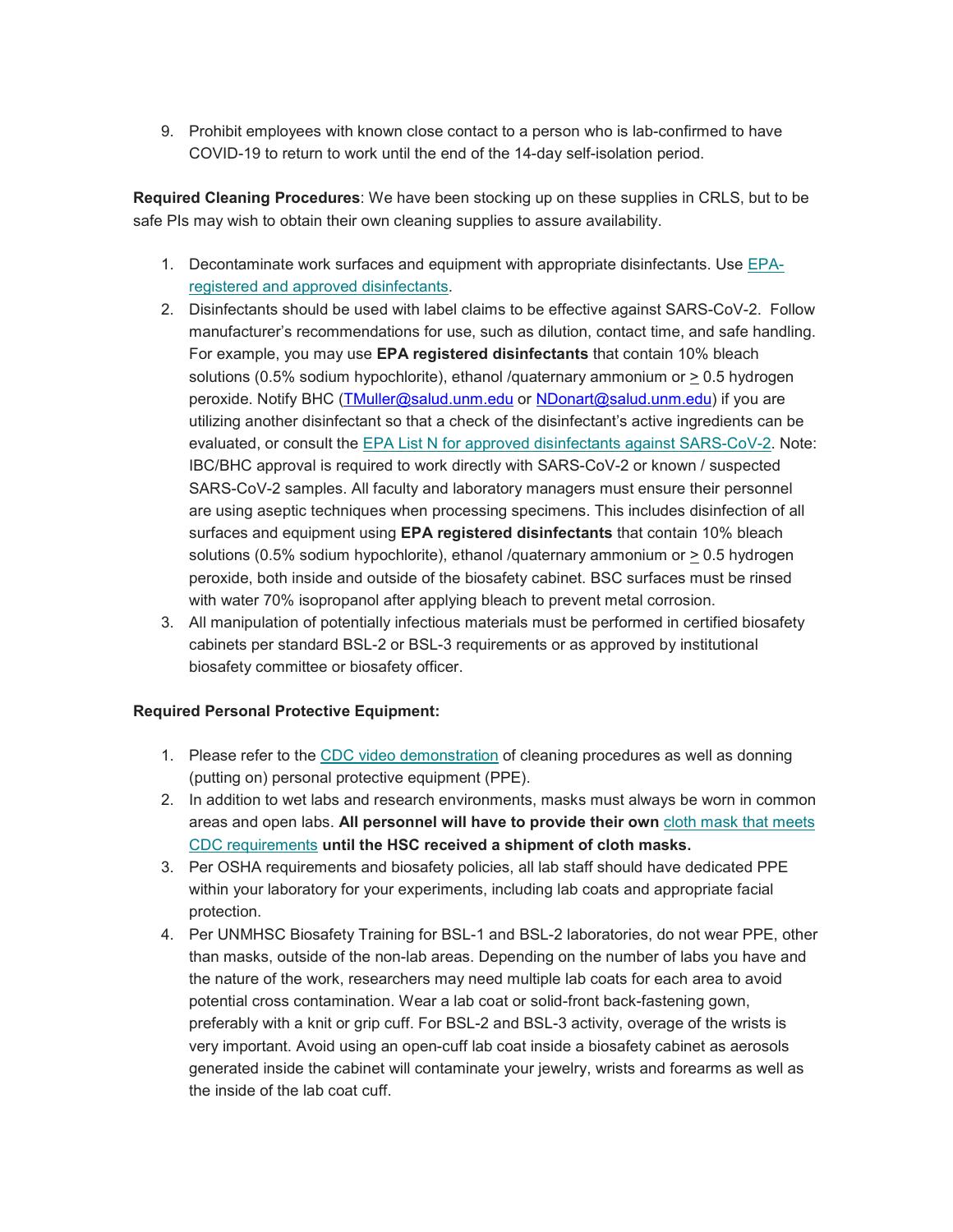- 5. For BSL-2 activity, ensure that your gloves extend over the sleeve of your lab coat. An opening at the wrist will allow aerosols generated within the biosafety cabinet to contaminate your wrist and forearm, extending to your elbow. Sleeve covers can be worn to ensure coverage of the wrist and will also minimize contamination of the sleeves of your lab coat.
- 6. Each person in the lab should have their own pair of safety glasses. These can be sanitized after each use with 70% isopropanol and allowed to air dry. Wear a chin-length face shield or safety glasses and a mask if working outside of the biosafety cabinet with biohazards on the bench. This will protect the researcher's facial mucous membranes from exposure in the event a spill outside the biosafety cabinet during transfer of material to and from the incubator.
- 7. **Each person in the lab must have their own cloth face covering**. N95 masks and other high demand PPE must be used only when appropriate and required for the laboratory environment and experiment. Cloth face coverings should be sanitized often. This can be accomplished by machine washing.
- 8. Except for masks, remove PPE before leaving the laboratory. Placing a hook within the lab area will facilitate this requirement.
- 9. Any questions that researchers may have regarding proper use of PPE in their specific situation, they should follow standard procedures for biosafety as outlined in our "Biosafety Training for BSL-1 and BSL-2 laboratories." This includes not wearing gloves outside of the laboratory. If there are any questions regarding proper BSL-1 or BSL-2 training or use, please review your learning central training or contact the Office of Research Biosafety Team [\(TMuller@salud.unm.edu](mailto:TMuller@salud.unm.edu) or [NDonart@salud.unm.edu\)](mailto:NDonart@salud.unm.edu).

### **Clinical Research and related Human Participant research:**

We appreciate everyone's heroic efforts to move study visits and assessments to remote and virtual platforms to the extent possible. When possible, please continue conducting study visits and assessments virtually. We recognize that some studies require in-person study assessments and procedures (imaging, blood draws, physical exams, etc.) that need to be re-started. We will allow an incremental increase in the recruitment of new study participants in a manner that attempts to reduce the risk of spreading infection in order to protect study and clinical staff, study participants, and others as appropriate.

1. The possibility of COVID-19 infection will still be present after resuming research operations. This is part of the "new normal." Investigators and the HRRC should reevaluate research protocols and develop plans to manage. Studies with in-person procedures that were originally considered minimal risk (e.g., interviews, focus groups, blood draws, etc.) may need re-consideration as greater than minimal risk, due to the risk of COVID-19 infection. The risk-benefit analysis for a protocol may have shifted. The adequacy of provisions to minimize risk, to monitor safety, and to protect privacy and confidentiality may need to be re-evaluated. It may no longer be feasible to resume certain research as originally proposed and approved due to facility shut-downs, supply shortages, furloughs, etc.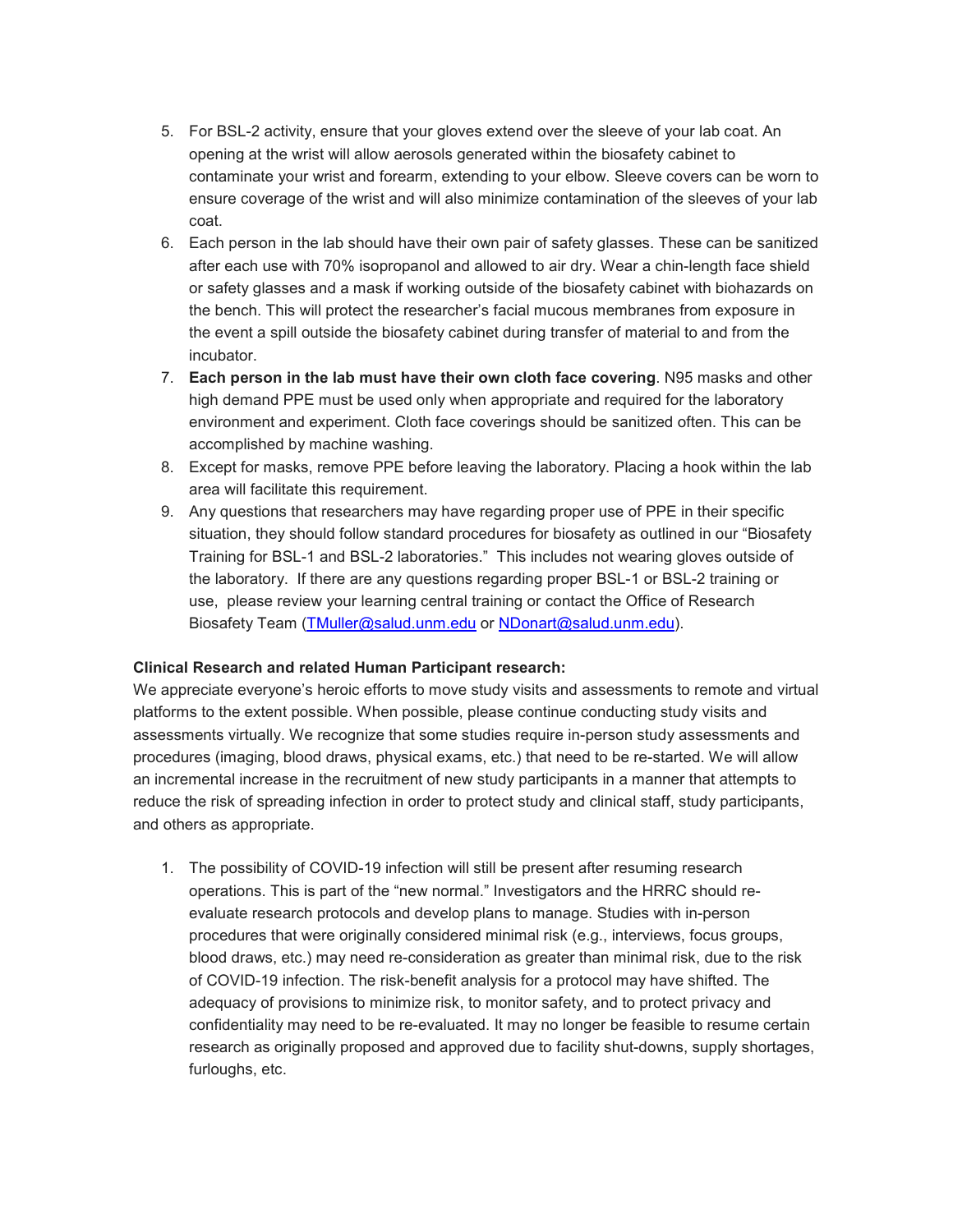- 2. Please continue the non-contact screening protocol prior to all in-person research visits to assess for active symptoms of acute respiratory infection possibly related to COVID-19. This may be accomplished by communication with participants, care providers, screening surveys, or other options. Participants should be screened for COVID symptoms in UNM Hospital prior to entering any other areas on campus. They may also be screened prior to entrance to the building and family members may not be allowed to accompany the participant to the visit. If family members are required participants in in-person study activities (e.g., pediatric studies), they must also be screened as above.
- 3. If in-person visits are required and a suitable location for the visits and activities is available, continue to reduce exposure risk by including some of the following steps:
	- a. Social distancing (6')
	- b. Reducing the number of people in an exam room to no greater than 2 at a time
	- c. Include a barrier between research personnel and participants
	- d. Minimize the number of staff who have "hands on" contact with study participants
	- e. Wearing personnel protective equipment (PPE) including gloves, masks and, if appropriate, gowns.
	- f. Wash your hands before and after contact with participants
	- g. Disinfect surfaces and equipment in the location of the visit before and after each participant visit with recommended products. Consult the [EPA List N for approved](https://unm.us19.list-manage.com/track/click?u=59ce53c1a4dedb490bac78648&id=7d3990fa82&e=b4bbfca2c0)  [disinfectants](https://unm.us19.list-manage.com/track/click?u=59ce53c1a4dedb490bac78648&id=7d3990fa82&e=b4bbfca2c0) against SARS-CoV-2.
	- h. If research will involve clinical areas, all regulations about the use of clinical space must be followed and study staff must coordinate visits with these areas prior to scheduling the in-person study visit and associated clinical activities.
- 4. Studies that conduct quality assurance monitoring of their own or participating sites should consider how to adapt monitoring procedures to occur remotely. Possibilities might include: email, conference calls, video conferencing and approved secure platforms for exchange of files and data. Any reduction in the nature or frequency of HRRC-approved monitoring procedures should be approved in advance by the HRRC. Outside monitors are still prohibited from coming on-campus at this time.
- 5. Please note that some study sponsors will not approve reinitiation of study visits and recruitment, and some hospital services will not yet be available for research use.

We understand what a difficult time this has been for all, and the importance of the research that is conducted at UNMHSC. We are working hard to identify and address challenges to the conduct of research while protecting our patients, faculty and staff. Thank you for your cooperation and support.

### **Community Based Research Work:**

For personnel engaged in community-based research (research outside of the UNM Campus), personnel will continue to conduct research through the use of electronic methods- Zoom, phone calls, emails- to mitigate the chance of cross contamination between communities. **Travel to areas**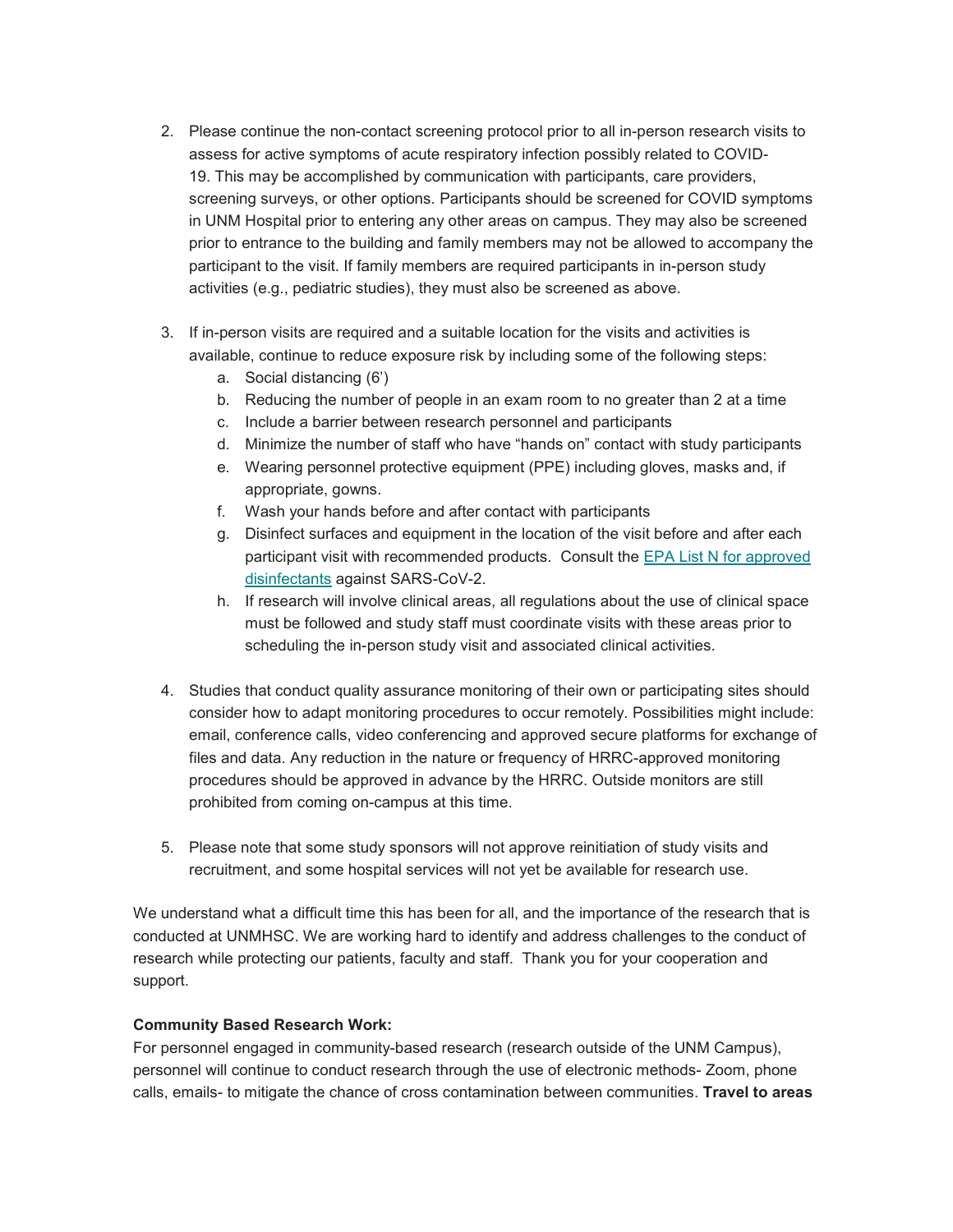**or communities who have not met the public health guidelines for reopening in New Mexico will not be permitted (there is more guidance on this issue to come).** Essential, on-campus activities will be minimized to the extent possible while still advancing research efforts.

When in-person visits are necessary **and** a location is available that meets the public health guidelines for reopening in New Mexico, continue to reduce exposure risk by including some of the following steps:

- a. Wear a cloth mask at all times
- b. Maintain physical distancing (6')
- c. Reducing the number of people in a room to no greater than 3 at a time
- d. Minimize the number of staff who have "hands on" contact with study participants
- e. Wash your hands before and after contact with participants

#### **Sources**

[CDC Infection Control and Disinfection Guidelines](https://unm.us19.list-manage.com/track/click?u=59ce53c1a4dedb490bac78648&id=c2bc851152&e=b4bbfca2c0)

[CDC Cloth Mask Guidance](https://unm.us19.list-manage.com/track/click?u=59ce53c1a4dedb490bac78648&id=d35abbd012&e=b4bbfca2c0)

[EPA Registry of COVID-19 Disinfectants](https://unm.us19.list-manage.com/track/click?u=59ce53c1a4dedb490bac78648&id=2dd113ea55&e=b4bbfca2c0)

[CDC Guideline for Disinfection and Sterilization in Healthcare Facilities](https://unm.us19.list-manage.com/track/click?u=59ce53c1a4dedb490bac78648&id=c4d3430c68&e=b4bbfca2c0)

Please note that [the University of New Mexico also has a webpage](https://unm.us19.list-manage.com/track/click?u=59ce53c1a4dedb490bac78648&id=5ae1eb350e&e=b4bbfca2c0) that is updated frequently if you have specific questions regarding the University's response to the ongoing situation.

The Health Sciences Center Office of Research website contains information on specific researchrelated updates (including the Research Continuity Guidelines for both [Laboratories & Research](https://unm.us19.list-manage.com/track/click?u=59ce53c1a4dedb490bac78648&id=f41d743687&e=b4bbfca2c0)  [Facilities](https://unm.us19.list-manage.com/track/click?u=59ce53c1a4dedb490bac78648&id=f41d743687&e=b4bbfca2c0) and [Clinical Trial Research Faculty & Staff\)](https://unm.us19.list-manage.com/track/click?u=59ce53c1a4dedb490bac78648&id=20cd8f0d87&e=b4bbfca2c0) and can be [accessed here.](https://unm.us19.list-manage.com/track/click?u=59ce53c1a4dedb490bac78648&id=73fbb8a51c&e=b4bbfca2c0)

 $AlZ$ 

Richard Larson, MD, PhD, Executive Vice Chancellor Vice Chancellor for Research

*To ensure that you have the most current information, the recommendation is that information is not*